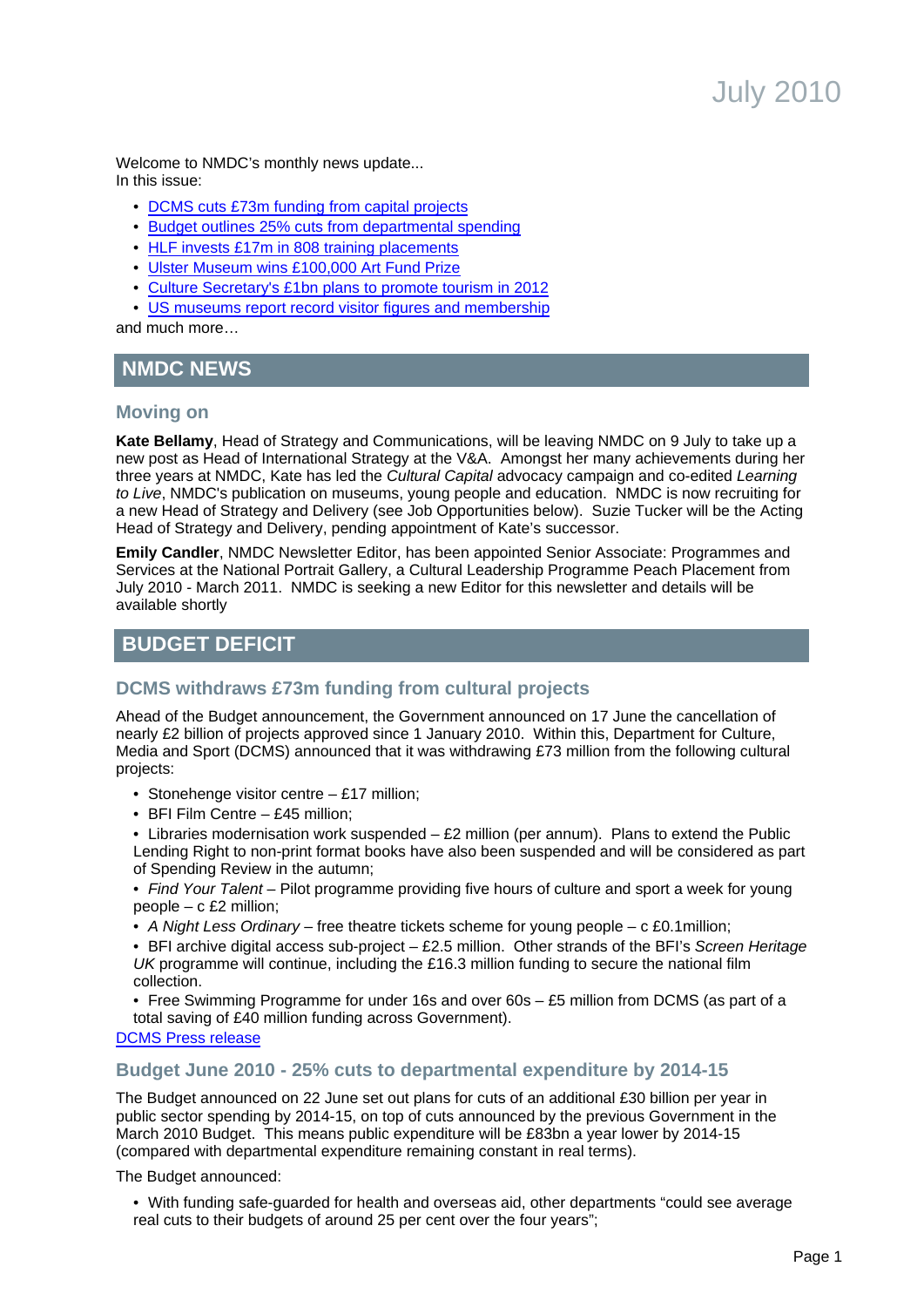• No further reductions in capital spending totals in this Budget, but a need to be make "careful choices about how that capital is spent. The absolute priority will be projects with a significant economic return to the country";

• A Spending Review to be published on 20 October, which will set out plans for the four year period 2011/12 to 2014/15. The final split between AME (Annually Managed Expenditure) and DEL (Departmental Expenditure Limit) will be decided at the Spending Review, and any further AME savings will reduce the size of cuts to departmental budgets;

• A two year pay freeze for public sector workforces from 2011/12, except for those earning £21,000 or less who will receive an increase of at least £250 in these years;

• The appointment of Will Hutton to draw up plans for fairer pay in the public sector, and John Hutton, formerly Labour Secretary of State for Work and Pensions, to investigate public sector pensions, producing an interim report in time for the Spending Review and a full report for next year's Budget;

• The Government will replace the current rules on substantial charity donors and HM Revenue and Customs (HMRC) will consult informally on draft clauses in the summer, with a view to publishing final legislation in the autumn.

• The Budget included no changes to Gift Aid but said the "The Government will continue to explore with voluntary sector representatives ways to improve the Gift Aid system and encourage charitable giving."

Media reports over the weekend of 3/4 July suggested that Departments had been asked to prepare plans for cuts of up to 40%. [HM Treasury Budget Documents](http://www.hm-treasury.gov.uk/2010_june_budget.htm)

HM Treasury has also published a document setting out the general approach the Spending Review will take. [Spending Review Framework](http://www.hm-treasury.gov.uk/d/spending_review_framework_080610.pdf)

### **Arts Council England will use reserves to meet budget deficit**

Arts Council England provided details on 18 June of how it will implement the £19m cuts to its 2010-11 budget as announced by the Government on 24 May, essentially through releasing the historic reserves:

"Arts Council England's historic reserves stood at £18.4 million. DCMS has freed £16 million. The balance of £2.4 million remains blocked from use. Of the £16 million freed, £9 million is to be used to mitigate the in-year cuts, and £7 million will be returned to the Department. It has been agreed that £5 million of that £7 million will be returned to the Arts Council's baseline funding for 2011/12."

The rest of the savings will come from:

- £1.8m from revenue grants to regularly funded organisations (0.5% reduction);
- £1.8m from a 4% reduction in revenue grants of the two highest funded organisations not directly producing art (£1.6m from Creativity Culture and Education (CCE) and £200k from Arts & Business);
- £400k from further cuts to the Arts Council's operating costs (bringing savings on operating costs to a total of £6.9m this year); and

• £6m from postponement of a major public engagement project, cuts to audience development plans, and cuts to funds for partnership working with local authorities and the private sector.

[Arts Council statement](http://press.artscouncil.org.uk/Press-Releases/Arts-Council-England-implements-19-million-cuts-to-2010-11-budget-412.aspx) [Arts & Business statement](http://www.aandb.org.uk/News/2010/june/response-to-ace-announcement.aspx) [CCE statement](http://www.creativitycultureeducation.org/news/arts-council-england-19-million-cuts-reaction-from-creativity-culture-and-education-cce,371,AR.html)

## **MUSEUM SECTOR NEWS**

## <span id="page-1-0"></span>**Heritage Lottery Fund invests £17m in skills**

The Heritage Lottery Fund (HLF) has announced an investment of £17 million – treble the amount it originally set aside – in 54 projects under its Skills for the Future programme. This money will deliver 808 work-based training placements for people across the UK, lasting up to 18 months. The programme will not only support traditional conservation training but also a wide variety of more contemporary skills, such as managing volunteers and using social media to get people involved in heritage. Skills for the Future is complementary to HLF's existing £10m Training Bursary Programme which has been running for the last four years. The projects include:

- £510,200 for Training the Curator, a project by the British Museum and five key
- national/regional partners creating 15 trainee placements;
- 12 posts managed by the Ashmolean Museum in partnership with 4 other Oxford museums;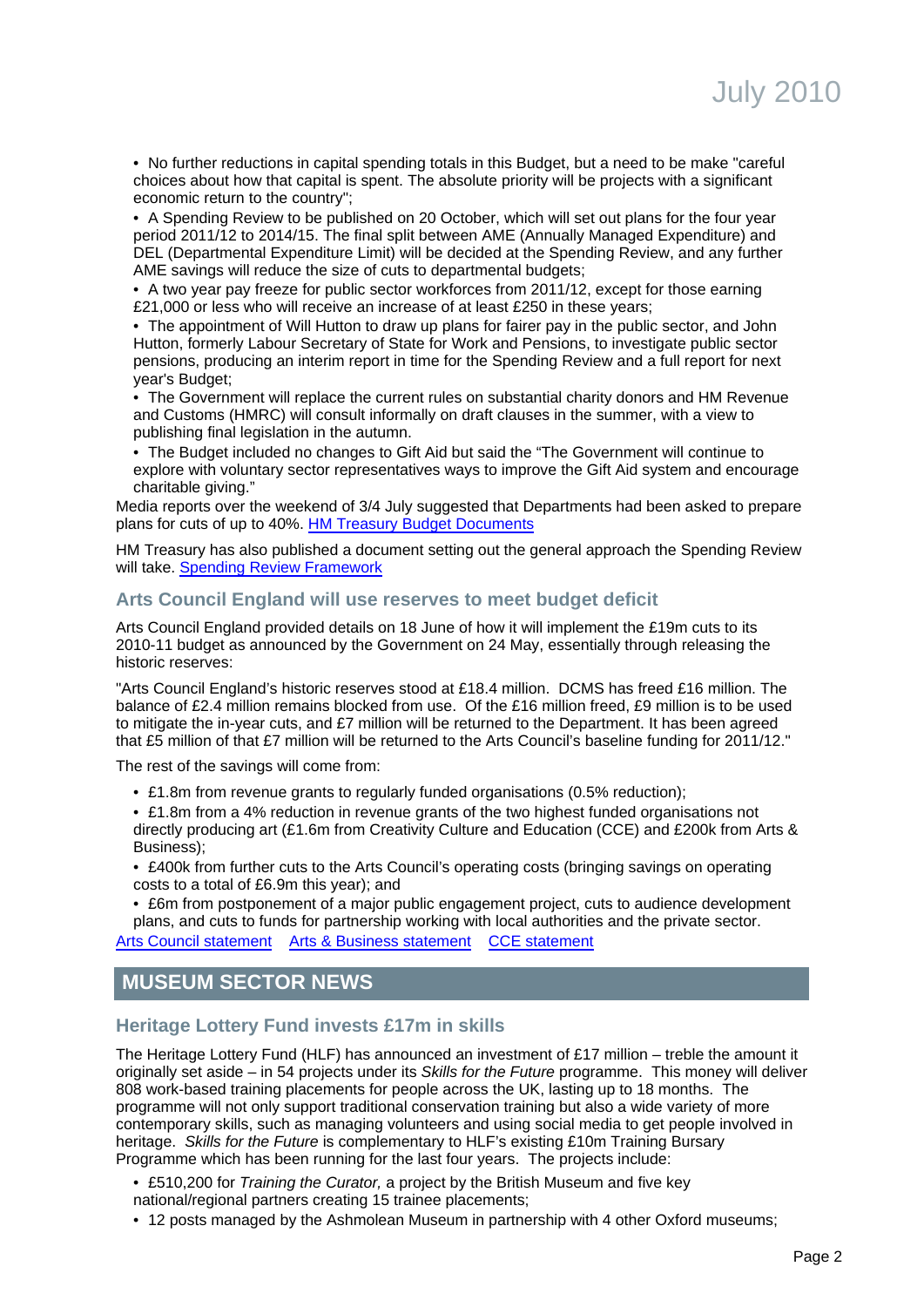- 20 trainee posts managed by Museums Galleries Scotland;
- 26 trainees managed by the National Archives focusing on community engagement, digital preservation and online user engagement, as well as traditional preservation and interpretation;
- 30 trainees at National Museum Wales, training in heritage horticultural skills; and
- 24 trainees at Tyne & Wear Archives and Museums.

The projects are currently in development and training opportunities will be publicised in the autumn. Placements will start towards the end of 2010/beginning of 2011. [Heritage Lottery Fund](http://www.hlf.org.uk/news/Pages/Skillsforfuture.aspx)

### <span id="page-2-0"></span>**Ulster Museum wins £100,000 Art Fund Prize**

The Ulster Museum, Belfast is the 2010 winner of The Art Fund Prize for Museums and Galleries. The Museum, part of National Museums Northern Ireland, was awarded the £100,000 Prize in recognition of Opening Up the Ulster Museum, a three year, £17.8m redevelopment project. Praised by the judges for its "all-round excellence", the museum beat three other short-listed institutions, The Ashmolean Museum, Oxford; Blists Hill Victorian Town, Ironbridge and The Herbert Art Gallery and Museum, Coventry.

The Prize, sponsored by the Art Fund, is annually awarded to the museum or gallery for a project completed in the last year that the Judges deem demonstrates the most originality, imagination and excellence. [Art Fund Prize](http://www.artfundprize.org.uk/)

### **Saatchi announces plans to donate 200 works and create MOCA London**

Charles Saatchi has announced that he intends to give his gallery and more than 200 works from his collection to the nation. He has said that the Saatchi Gallery in London will be renamed MOCA London (Museum of Contemporary Art, London) when he retires, and would feature "a strong, rotating permanent collection of major installations", all of it free to the public. BBC News reported that the gallery's management are in talks with the government to find a department "which would own the works on behalf of the nation". A spokesperson for the Gallery said: "All costs associated with the storage, restoration or cataloguing of the collection will be borne by the museum". The Guardian reported that staff and other costs will be paid for by the gallery's sources of income, which include private sponsorship, the restaurant and shop and by hosting company events. The New York Times reported that the Gallery's statement said Mr. Saatchi would receive no tax benefits from the gift.

The Tate issued a statement saying it "welcomes the news that the national collection of contemporary art promises to be enhanced in this way. We look forward to contributing to discussions about how the collection will be used by the nation in the long term." [BBC News](http://news.bbc.co.uk/1/hi/entertainment_and_arts/10476497.stm) [Guardian](http://www.guardian.co.uk/artanddesign/2010/jul/01/saatchi-gallery-art) [New York Times](http://www.nytimes.com/2010/07/02/arts/design/02saatchi.html)

### **A Museum Strategy for Wales 2010-15**

Welsh museums are being urged to look at innovative ways of sharing resources and attracting new, younger audiences. Launching Wales's first ever museum strategy, Minister for Heritage, Alun Ffred Jones AM, said that museums would have to be smart and innovative to ensure they continue to play an important role in Welsh life during difficult economic times.

The five-year strategy asks museums to look at new ways of encouraging more volunteers to get involved, contributing to cultural tourism, helping to develop the Welsh language, sharing exhibits, and attracting more young people and ethnic minorities. The strategy identifies three key principles for museums:

- Museums for everyone Museums will contribute to living communities, promote the values of a fair and just society and provide lifelong learning opportunities for all.
- A collection for the nation Museums will hold, care for and continue to develop collections for the nation which represent our rich and diverse culture.
- Working effectively Museums will manage their sites, operations, collections and people effectively to continue providing services for citizens that are relevant, robust and sustainable. [A Museum Strategy for Wales 2010-15](http://wales.gov.uk/topics/cultureandsport/museumsarchiveslibraries/cymal/museums/strategy/?lang=en)

#### **Consultation on a museum policy for Northern Ireland**

Culture Minister Nelson McCausland has launched a consultation on a museums policy for Northern Ireland. The consultation meets a commitment made by the Minister to the Culture, Arts and Leisure Committee's Inquiry into the need to have a museums policy for Northern Ireland.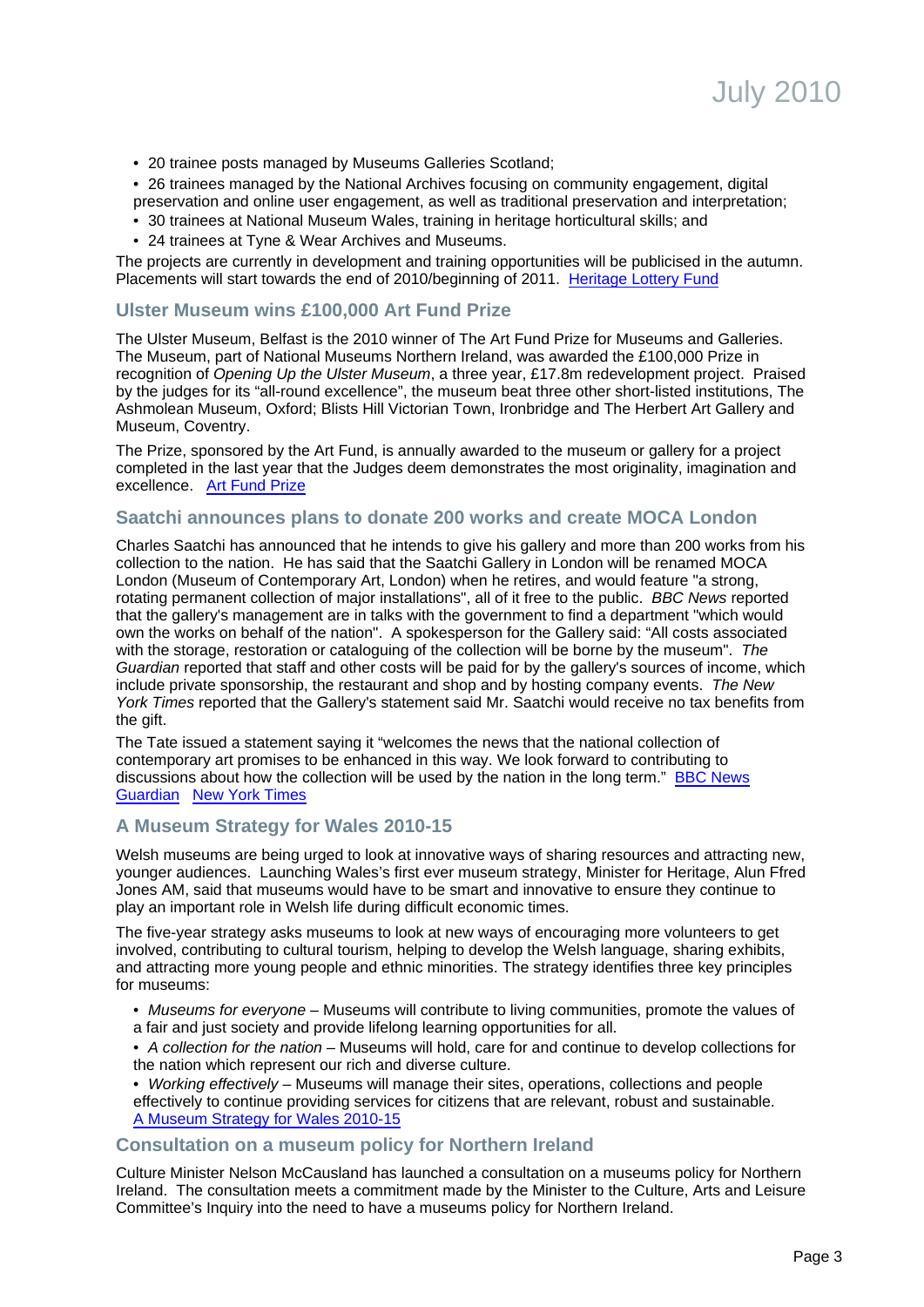There are five interdependent strategic priorities:

- Developing audiences;
- Education and Learning;
- Collections Development, Care, Management and Use;
- Infrastructure, Investment and Resources;
- Cultural Rights.

The aims of the draft policy include ensuring museums are seen as safe places in which to explore and participate in diverse types of community activity, and museums have make a significant contribution to good community relations in Northern Ireland. The consultation runs until 24 August. [Consultation document](http://www.dcalni.gov.uk/museums_policy_-_consultation_document_-_25_june_2010-2.doc)

## **22% of people in Northern Ireland have visited National Museums**

Department of Culture, Arts and Leisure (DCAL) in Northern Ireland has published new data on museums, arts and libraries attendance from the Continuous Household Survey conducted in 2008/9. Findings included:

- 26% of respondents reported having visited a museum in the past 12 months; and 22% of all respondents reported having visited one or more of the five museums under the remit of National Museums Northern Ireland in the last 12 months.
- 84% of respondents who visited a museum during the past 12 months were satisfied with museum's provision.
- 63% of all respondents were satisfied with museum provision.
- Attendance was highest among 35-44 age group (36%) and lowest for those aged 16-24 (21%) [DCALNI research](http://www.dcalni.gov.uk/index/quick-links/research_and_statistics.htm)

### **Measuring the social contribution of museums**

The MLA has launched new case studies, guidance and tools to support museums, libraries and archives in planning how they deliver their services and in measuring their contribution to social outcomes. The new materials are based on first-hand experiences of organisations using the framework, and include a step-by-step approach to using the guidance. Other tools include sample questionnaires to help gather evidence of impact on users, and case studies illustrating how organisations have successfully used the GSO framework to plan their delivery, assess their contribution to outcomes and advocate for their service. The Generic Social Outcomes Framework (GSO) has been widely used by organisations including Tyne and Wear Archives & Museums and Museums Sheffield to capture the contribution museums, libraries and archives can make to their communities and wider society. [MLA Inspiring Learning for All website](http://www.inspiringlearningforall.gov.uk/)

### **Museums Association launches online advocacy resources**

The Museums Association has launched a range of free online resources to support museums and galleries in their advocacy efforts. The resources are part of the ...Love Museums project, designed to help museums "win friends and influence people" by better communicating what they do. Documents on the site already include 'Tourists...Love Museums' with facts that demonstrate the value of museums to tourism, and more resources will be unveiled between now and the end of August including fact sheets on communities, visitors and the economy. [Museums Association](http://www.museumsassociation.org/love-museums)

### **Remembering Scotland At War online museum uses social networking**

Museums Galleries Scotland has launched Remembering Scotland At War, an online museum with a social networking area particularly aimed at 'capturing memories'. The culmination of a 3 year project funded by the Big Lottery Fund, Remembering Scotland At War features over 200 exhibitions, interviews, photographs and footage spanning from the Second World War to more recent conflicts including Iraq and Afghanistan. Museums Galleries Scotland worked with 13 museums and galleries across Scotland to produce the exhibitions. [Remembering Scotland At War](http://www.rememberingscotlandatwar.org.uk/)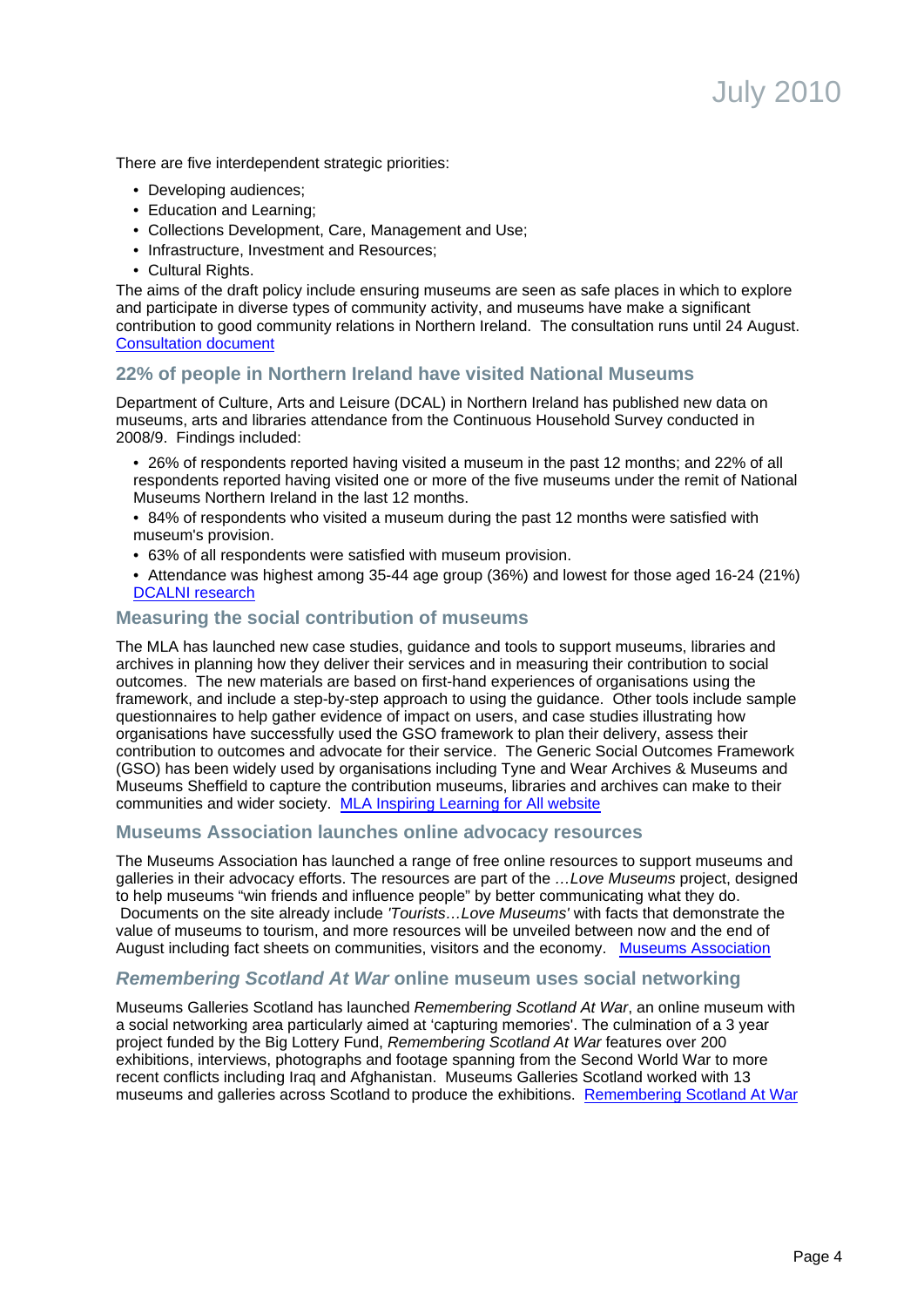### **Minister commissions new research before discussions on status of Wallace letter**

Scotland's Culture Minister, Fiona Hyslop MSP, has asked the Keeper of the National Archives of Scotland to assemble a group of experts to examine a 700 year old letter widely believed to have been in the possession of Sir William Wallace. The medieval history experts - from Scotland, England and France - will investigate the 700 year old document, held at the National Archives in London, and produce a report to Scottish and UK Government Ministers that will then allow discussions on the status of the document. Launching the research, Ms Hyslop said "there has always been tremendous interest in this letter and repeated claims that it should rightfully reside in Scotland's National Archives". The group will report to UK and Scottish Ministers in Spring 2011. [Scottish Government statement](http://www.scotland.gov.uk/News/Releases/2010/06/14081542)

### **Minister joins metal detectorists**

Culture Minister Ed Vaizey MP joined the Oxford Blues Metal Detecting Club for his first metal detecting experience on 11 June. The Minister unearthed a two pence piece from 1971.[More](http://oxfordbluesmdc.co.uk/wordpress/2010/06/mp-becomes-a-club-member/#more-1215)

### **Using museums to interpret Brazil's intangible heritage**

The Museum of London is hosting an HSBC Living Cultures seminar on 22 July, bringing together leading museum directors from Brazil and UK museum professionals to look at how museums can best harness intangible heritage to stimulate a greater understanding of contemporary identities and cultures. The outcomes of this seminar will inform the development of a new museum project in Brazil, which will open in time for the Rio Olympics of 2016. For more information and to secure a place please contact Jude Phillips at [jphillips@museumoflondon.org.uk.](mailto:jphillips@musuemoflondon.org.uk)

#### **Museums and universities working together**

The V&A hosted Learning at the Interface on 1-2 July, a conference looking at how museums and universities can work together purposefully to enhance the learning of higher education students. Culture Minister Ed Vaizey MP gave a keynote speech. Detailed case studies describing collaboration between museums and universities have been published online. [More](http://arts.brighton.ac.uk/research/cetld/learning-at-the-interface-museum-and-university-collaborations-conference-1-2-july-2010)

# **CULTURAL SECTOR NEWS**

## **Culture Forum launched to lead dialogue on funding**

Arts and Business and the National Campaign for the Arts (NCA) are creating a "Culture Forum" of leading figures from the UK's cultural sector to help formulate plans to re-energise cultural funding from the private sector. Members of the forum will be elected this week by Arts and Business and NCA members. The Culture Forum will meet three times before this autumn's Spending Review and produce three reports for Ministers. Its tasks will include:

- Growing the contribution from the private sector to invest in the cultural sector;
- Feedback on the impact and effects of cuts to the arts sector;
- Idea generation for innovative funding models, efficiencies and ways for the cultural sector to work with the private sector; and
- "Fine-tuning" Arts & Business' private sector policy for the arts to increase cultural philanthropy. [Arts and Business](http://www.artsandbusiness.org.uk/News/2010/june/cultural-forum-become-a-candidate.aspx)

### <span id="page-4-0"></span>**Culture Secretary's £1bn plans to promote tourism in 2012**

In his first keynote speech on tourism policy, Culture Secretary Jeremy Hunt MP said it was a top Government priority to produce "the best marketing plan that any country has ever had" around the London 2012 Olympics. Mr Hunt said that the tourism sector "is increasingly vital to the future of this country as we set out to rebalance our economy" and "could be the fourth fastest growing sector over the next ten years, indirectly and directly supporting a total of nearly 3 million jobs by 2020." However, he also expressed concern that "although overseas visitors spent more here last year than in 2008, the actual number of visitors fell by over 2 million, and VisitBritain is forecasting a further decline of 0.7% for this year."

Mr Hunt pledged to: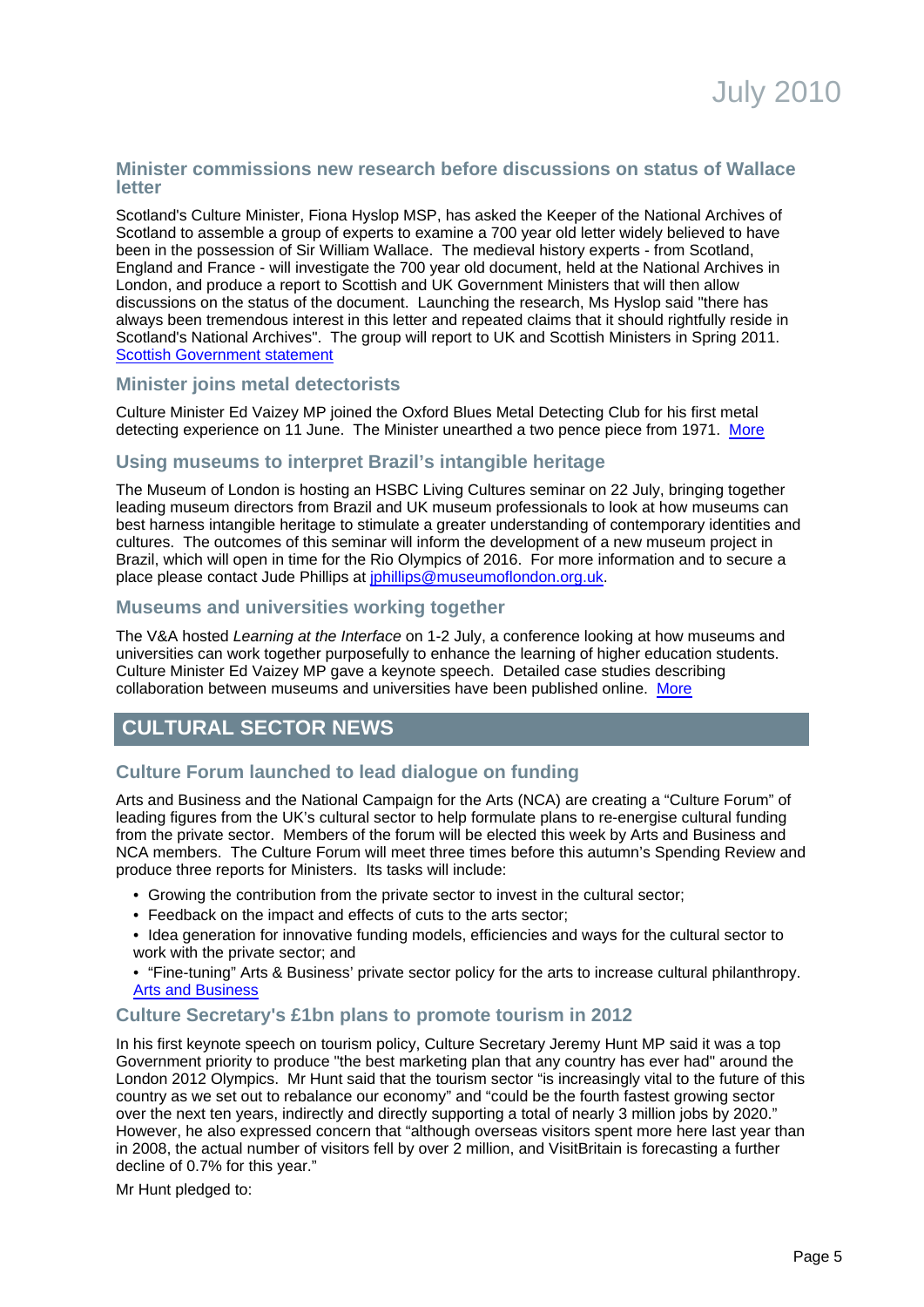- Create a new fund that will generate £1 billion worth of PR and marketing activity in 20 priority markets in the years around 2012;
- Harness the full potential of 2012 to create a permanent tourism legacy for the whole country, creating a sustained and sustainable increase in the number of tourists visiting the UK;

• Set the industry a new goal: to increase the domestic tourism spend by UK residents to 50% of the total; and

• Review the web of quangos that affect tourism, aiming to simplify and focus support for the tourism industry, which is worth around £90 billion to the economy.

DCMS will work with private sector partners both to build up the PR and marketing fund and work out the most cost effective way to spend it. Detailed plans of how this fund will work will be published by the end of September. [Jeremy Hunt's speech](http://www.culture.gov.uk/news/ministers_speeches/7162.aspx)

### **Cultural Metropolis: Draft cultural strategy for London**

Mayor of London Boris Johnson has published Cultural Metropolis: The Mayor's Draft Cultural Strategy: 2012 and Beyond. The strategy highlights concerns and priorities for action around a wide range of issues such as private and public funding, international promotion, education and training, improving access and participation, supporting festivals and public art, and planning and cultural infrastructure. The Mayor does not have a single delivery agency for culture and nor is the GLA a major direct funder of culture, but the 200+ page strategy outlines numerous proposals that the Mayor will either lead, be a partner in, or promote, including:

- Making the case for investment in London's cultural sector the Mayor will publicly make the case for investment in culture at a number of high-profile events;
- Supporting capital projects that will contribute to the capital's cultural, social and economic life through planning policies, advocacy and direct investment - including the Tate Modern extension;
- Working with regional cultural agencies to improve the sector's understanding of, and responsiveness to, new technological, environmental and economic challenges;
- Introducing a Londoners Card pilot scheme, to enable more Londoners to access services and provision, including culture and leisure.

The consultation on the draft cultural strategy runs until 6 September. [Cultural Metropolis](http://www.london.gov.uk/get-involved/consultations/current-consultations/cultural-strategy)

### **The Culture Diary – London 2012**

The Mayor of London has also announced plans for The Culture Diary, intended to be the definitive guide to cultural activity in the capital throughout the whole of 2012, listing all artistic and cultural activities/events, of all scales, across all cultural sectors. Organisations need to upload information by the end of this year. [The Culture Diary](http://www.theculturediary.com/)

#### **Also**

The City of London, covering the Square Mile, also published its cultural strategy for 2010-14 on 17 June. The City spends over £80 million every year on its cultural and leisure services. [City of](http://www.cityoflondon.gov.uk/Corporation/LGNL_Services/Leisure_and_culture/) [London](http://www.cityoflondon.gov.uk/Corporation/LGNL_Services/Leisure_and_culture/)

## **Danny Boyle to direct London 2012 opening ceremony**

Oscar-winning film director Danny Boyle has been appointed to direct the opening ceremony of the London Olympic Games, to be held on 27 July 2012. He will work with four British executive producers who will work across all four opening and closing ceremonies:

- Stephen Daldry, theatre and film director;
- Mark Fisher, who creates live entertainment and music concerts and was involved in the design of the opening and closing ceremonies for the 2008 Olympic Games in Beijing;
- Hamish Hamilton, a British TV producer, music video and award show director; and
- Catherine Ugwu, Creative Director, producer of ceremonies, shows and festivals, who worked on the ceremonies at the Vancouver Winter Olympics and the Manchester Commonwealth Games.

An Artistic Director for the Olympic closing ceremony and one for the Paralympic opening and closing ceremonies will be appointed later this year. [DCMS statement](http://www.culture.gov.uk/news/news_stories/7199.aspx)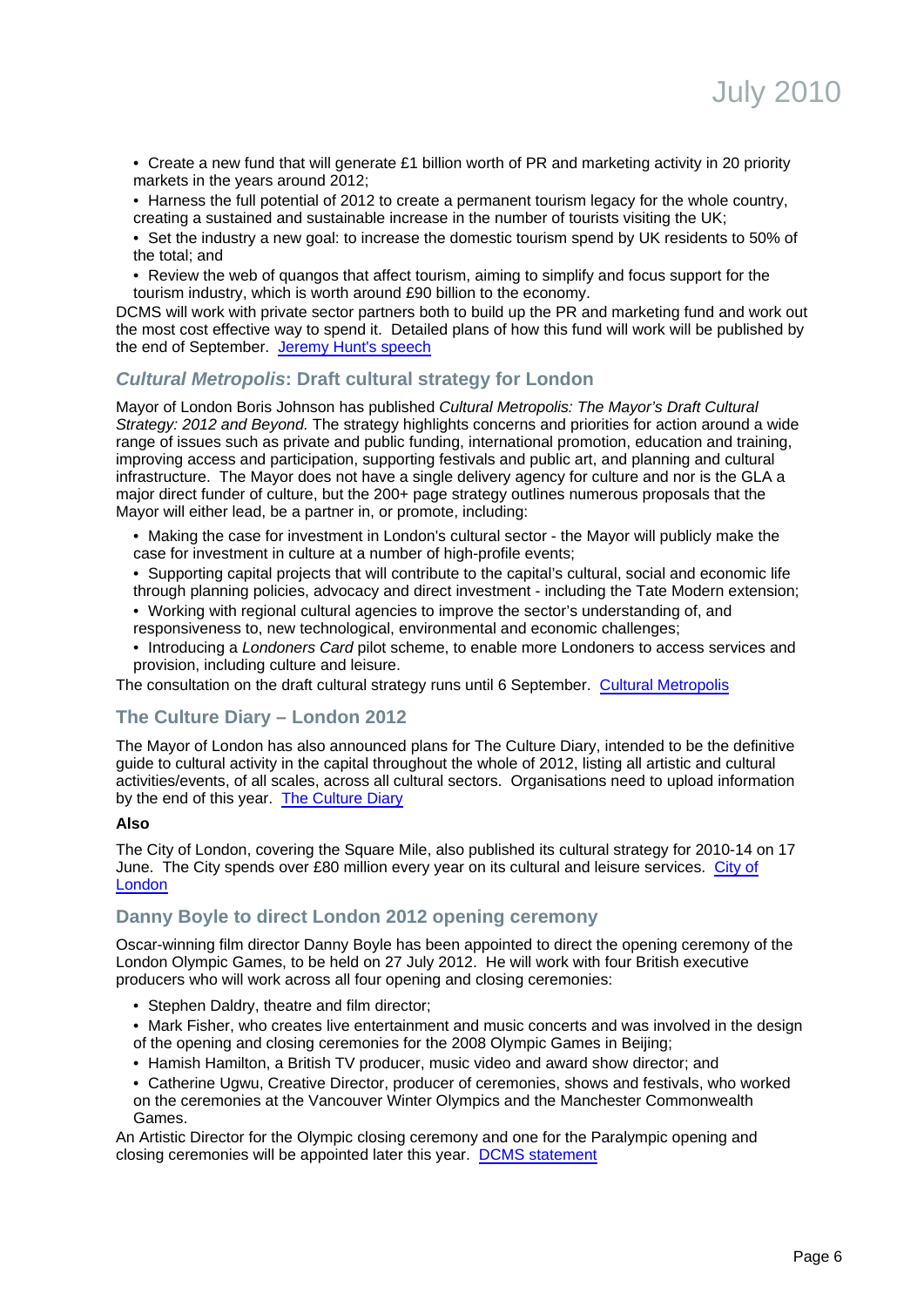## **Creative Scotland is officially launched**

Creative Scotland, the new national development body for the arts, screen and creative industries in Scotland, was launched on 1 July. Creative Scotland took over the functions and resources of Scottish Screen and the Scottish Arts Council, but also has a wider set of responsibilities for developing the sector. The Chief Executive is Andrew Dixon, and he has just appointed three new Directors of Creative Development: Venu Dhupa, Iain Munro and Caroline Parkinson.

Last month, Scotland's Minister for Culture and External Affairs Fiona Hyslop MSP announced the appointment of Sir Sandy Crombie as the first Chair of Creative Scotland. He is former Chief Executive of Standard Life and currently Senior Independent Director of the Royal Bank of Scotland Group plc. The other Board members are Robin MacPherson, Gwilym Gibbons, Gary West, Ruth Wishart, Steve Grimmond, Barclay Price, Gayle McPherson and Peter Cabrelli.

Creative Scotland is the first Scottish public body to have equal legal status for its English name and its Gaelic name - Alba Chruthachail. [www.creativescotland.com](http://www.creativescotland.com/) [Board appointments](http://www.scotland.gov.uk/News/Releases/2010/06/11110303)

### **BBC plans more collaboration with arts institutions**

The Art Newspaper has an interview with Mark Bell, BBC's commissioning editor for arts, on collaborations with cultural organisations. He said "The BBC is going to have to work exceedingly hard to help arts institutions out in the future," he said. "One of the things we have to do is partner with them, to work constructively with them [as] the impact [of public spending cuts] may be tough. The institutions are aware of that and we need to do what we can to expose them to audiences in whatever way we can."[The Art Newspaper](http://www.theartnewspaper.com/articles/Arts-programming-at-the-BBC:-behind-the-scenes/20995)

### **New support programme for libraries**

Culture Minister Ed Vaizey MP has launched a new, expert support programme led by the Museums Libraries and Archive Council (MLA) and the Local Government Association Group (LGA Group) to support local authorities in rethinking how they deliver their library services. Speaking at the Remodelling Libraries Conference on 1 July, the Minister urged local authorities to consider radical options for delivering library services including: including shared services, merging functions, staffing across authorities, support from volunteers or the use of other community buildings.

The programme will initially undertake intensive, proactive work with around ten library authorities, and learning from the projects will then be shared throughout the wider public library network. The statutory Advisory Council for Libraries will be wound down via the Public Bodies Bill. [MLA](http://www.mla.gov.uk/news_and_views/press_releases/2010/Culture_minister_launches_support_programme_for_libraries) [statement](http://www.mla.gov.uk/news_and_views/press_releases/2010/Culture_minister_launches_support_programme_for_libraries)

### **Impacts of 2009 Smithsonian Folklife Festival for Wales**

One year on, the Welsh Assembly Government has published a summary of the impact of Wales Smithsonian Cymru, the Smithsonian Folklife Festival 2009, which focused on Wales. The Festival, annual international exposition of living cultural heritage, takes place over two weeks every summer at the Smithsonian Museum in Washington DC, and draws more than one million visitors. Last year's Welsh-themed event involved a trade mission of 80 companie, organised by the Welsh Assembly Government, resulting in business worth £14 million. The National Museum Wales's touring exhibition Turner to Cezanne, which was first developed through early discussions around planning for the Wales Smithsonian Cymru, reached over 56 million people and generated media coverage worth \$4.5 million. Over 160,000 people visited the exhibition in its first three venues. [Welsh](http://wales.gov.uk/newsroom/cultureandsport/2010/100702smithsonian/?lang=en) [Assembly Government](http://wales.gov.uk/newsroom/cultureandsport/2010/100702smithsonian/?lang=en)

### **Merger of BFI and Film Council cancelled**

Plans to merge the UK Film Council and the British Film Institute into a singe body have been scrapped. The proposal was first announced in August 2009. In response to a Parliamentary Question from Shadow Culture Secretary Ben Bradshaw MP on 21 June, Culture Minister Ed Vaizey MP confirmed that there are no current plans to merge the two organisations. He said that he was, however, "planning to reassess fundamentally how the Government support film in this country." **[Hansard](http://www.publications.parliament.uk/pa/cm201011/cmhansrd/cm100621/text/100621w0004.htm#10062116000044)** 

#### **Also**

A new report commissioned by the UK Film Council states that the UK film industry contributes over £4.5 billion a year to UK GDP and more than £1.2 billion to the Exchequer. [More](http://www.ukfilmcouncil.org.uk/news?show=16830&page=1&step=10)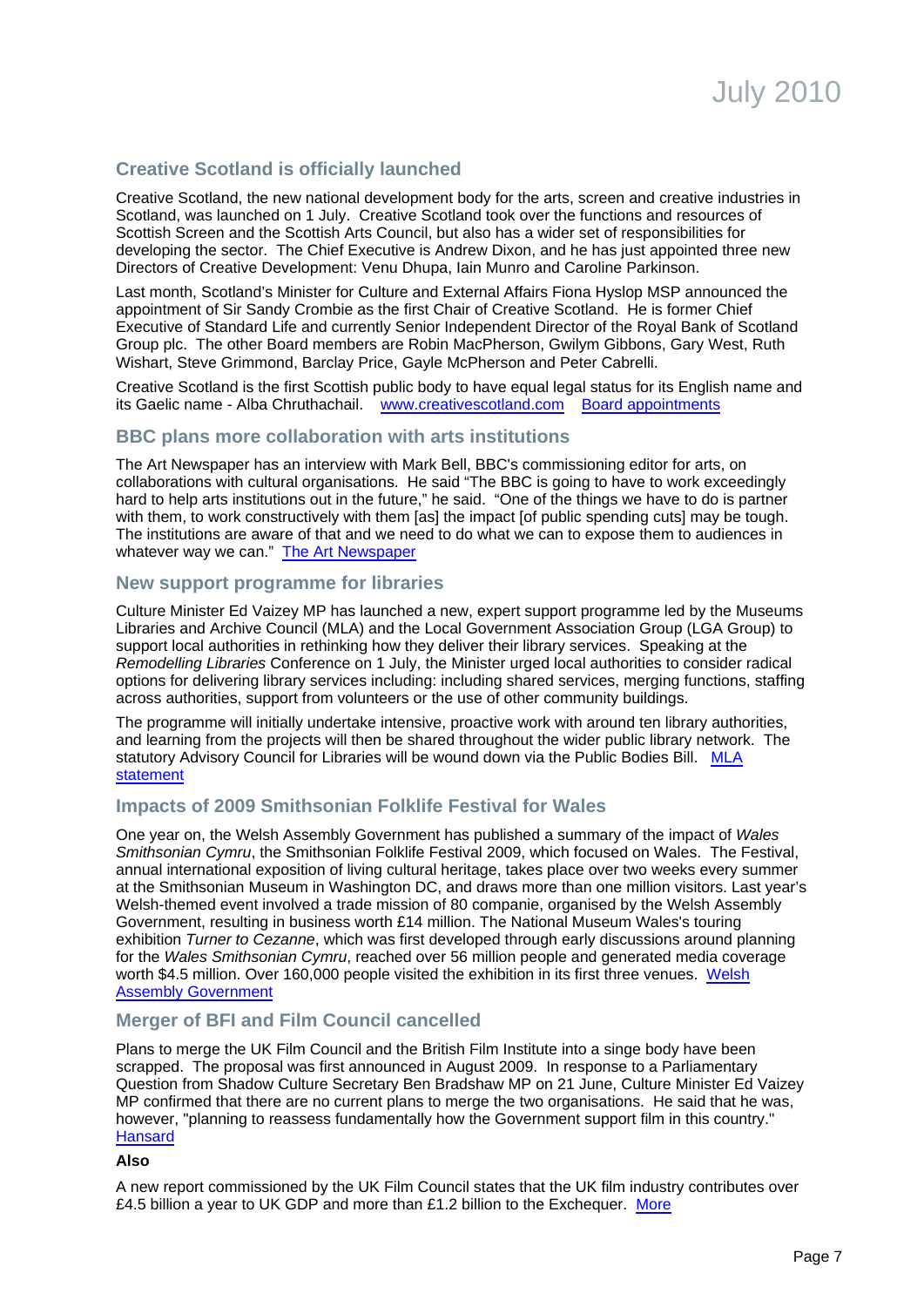# **IN PARLIAMENT**

### **Tate and British Museum extension projects**

In response to a Parliamentary Question from Ben Bradshaw MP about the funding and timetable for proposals to build extensions to Tate Modern and the British Museum, Culture Minister Ed Vaizey MP said: "The Government provided £28.707 million towards the extension to Tate Modern and £10.68 million towards the British Museum's World Conservation and Exhibitions Centre in the years 2008-10. I have taken no decisions to change the level at which these projects are funded or the timetable to which they should be completed. Decisions for future years will be a matter for the forthcoming spending review." [Hansard, 28 June](http://www.publications.parliament.uk/pa/cm201011/cmhansrd/cm100628/text/100628w0004.htm#10062813000314)

### **Reduction in Grant-in-Aid 2010-11**

In response to a Parliamentary Question from Ben Bradshaw MP, the DCMS has published figures showing how the grant-in-aid allocated to each of its sponsored bodies will be reduced in the current financial year. The chart gives figures for grant-in-aid outturn, including depreciation, for each year from 2007-2011. In his answer, Culture Secretary Jeremy Hunt MP explains that due to changes made as part of the Alignment Project, figures for 2010-11 are prepared on a different basis and are therefore not directly comparable with previous years. [Hansard, 30 June](http://www.publications.parliament.uk/pa/cm201011/cmhansrd/cm100630/text/100630w0001.htm#10063037000161)

## **Ulster Museum displays**

Twenty-six MPs have signed an Early Day Motion saying they regret "that there is pressure to include creationism in the proposed exhibition of evolution and diversity" at the Ulster Museum. The signatories, all representing constituencies outside Northern Ireland, include 14 Labour MPs and 9 Liberal Democrats. Media reports last month revealed correspondence between Northern Ireland Culture Minister, Nelson McCausland AM, and the Trustees of National Museums Northern Ireland on the lack of representation of Creationist views in the museum's displays. In the Northern Ireland Assembly, Mr McCausland condemned the leaking of correspondence to the press which he said was the work of "some malign individual". [Early Day Motion](http://edmi.parliament.uk/EDMi/EDMDetails.aspx?EDMID=41108&SESSION=905) [Northern Ireland Assembly debate](http://www.theyworkforyou.com/ni/?id=2010-06-01.7.20&s=museum#g7.27)

### **Lords highlight importance of museums**

During the debates on the Queen's Speech, several Peers highlighted the importance of museums. Former Heritage Minister Lord Inglewood said it is "important to recognise that our museums and particularly, but not exclusively - our national collections in London are enormous generators of public revenue. How we as a society respond to the cuts and the way in which the Government impose them must recognise that." He continued: "On our national collections, we must take the long view and concentrate on ensuring that when again we reach the sunny uplands of economic prosperity we do not find that we have debased our inheritance and relegated ourselves to the second division. Acquisition and maintenance are the two long keys to sustainable excellence." [Hansard, 3 June](http://www.theyworkforyou.com/lords/?gid=2010-06-03a.467.0)

### **Free admission to national museums**

In his maiden speech as Member of Parliament for Stoke on Trent, the historian Tristram Hunt said he "will be watching closely" the new Government's commitment to free admission to national museums. He praised his predecessor in that Parliamentary seat, Mark Fisher, who as Minister for the Arts was part of the team that worked on free admission policy. Extolling the historic significance of his constituency, Mr Hunt also quoted Neil MacGregor in A History of the World in 100 Objects saying that "human history is told and written in pots...more than in anything else." [More](http://www.theyworkforyou.com/debate/?id=2010-06-07c.64.0)

During Oral Questions in the House of Commons on 21 June, Mr Hunt also raised the plight of the Wedgwood Museum in his constituency, which is threatened with dispersal of its collection as a result of Pension Protection Fund legislation. Culture Minister, Ed Vaizey MP, said "this is an important issue which we are watching very closely, and I should be delighted to meet him to discuss it." [More](http://www.publications.parliament.uk/pa/cm201011/cmhansrd/cm100621/debtext/100621-0002.htm#1006219000549)

#### **Also**

New Members of Parliament have been praising their local museums in their maiden speeches: Matthew Offord MP listed the Royal Air Force Museum and British Library Newspaper depositary among the attractions of his Hendon constituency, John Stevenson MP mentioned Tullie House Museum in his Carlisle constituency and Brandon Lewis MP commended the museum in his Great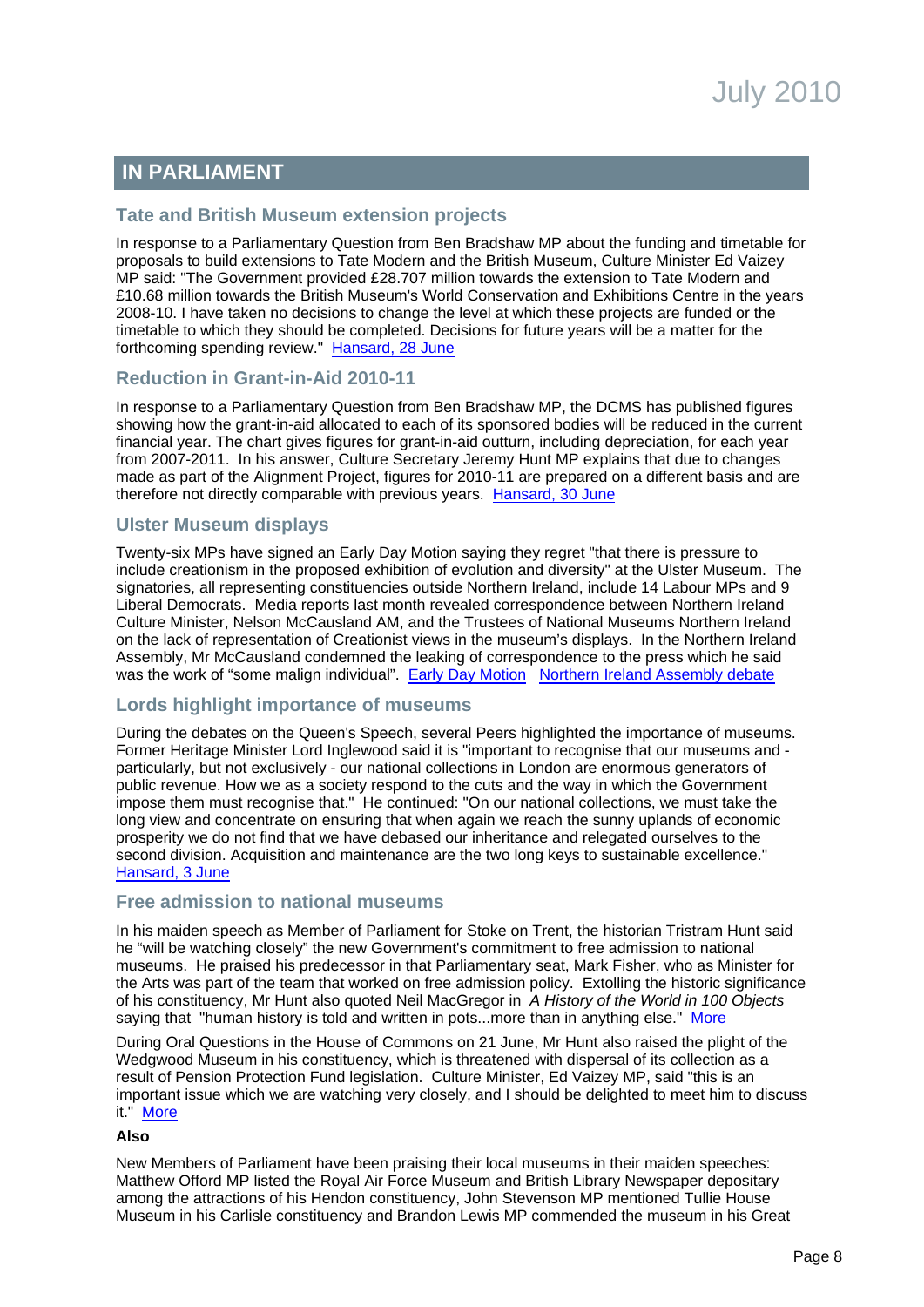Yarmouth constituency.

Members of the Scottish Parliament had a debate on tourism policy on 24 June. **[More](http://www.scottish.parliament.uk/business/officialReports/meetingsParliament/or-10/sor0624-02.htm#Col27677)** 

# **APPOINTMENTS & HONOURS**

**Ann Green**, Chair of the Royal Armouries, was made CBE in the Queen's Birthday Honours List on 12 June. **Stephen Deuchar**, Director of the Art Fund and former Director of Tate Britain was also awarded a CBE. **Alec Coles**, Director of Tyne and Wear Archives and Museums until earlier this year, was made OBE for services to museums.

**Chris Dercon** has been named as the new **Director of Tate Modern**, replacing Vincente Todoli who has held the post for seven years. Chris Dercon has been Director of the Haus der Kunst in Munich since 2003 and has taken a leading role in the development and direction of major international cultural institutions for over twenty years. He will take up the post at Tate Modern in spring 2011. **[More](http://www.tate.org.uk/about/pressoffice/pressreleases/2010/22053.htm)** 

The Prime Minister has appointed **Douglas Gurr** as **Chairman of the National Museum of Science and Industry.** He is Executive Development Director at Asda and a main Board Director of Asda Group Limited, has previously been a partner at the management consultancy McKinsey & Company, and was Founder and Chief Executive of Blueheath, an internet-enabled stockless wholesaler. His educational background is in mathematics and he has a PhD in Theoretical Computer Science. [More](http://www.number10.gov.uk/news/press-notices/2010/06/douglas-gurr-appointed-as-chairman-to-the-board-of-the-national-museum-of-science-and-industry-52422)

Welsh Heritage Minister Alun Ffred Jones AM has announced the re-appointment of **Gareth Williams** to the Board of Trustees of **Amgueddfa Cymru – National Museum Wales**. [More](http://wales.gov.uk/newsroom/cultureandsport/2010/100526reappointment/?lang=en)

**Vernon Rapley** has become head of security and visitor services at the **V&A.** He was previously Detective Sergeant heading Scotland Yard's art and antiques unit. The Art Newspaper reports that **Sue Ridley**, who has held the V&A's security and visitor services post, is moving to become director of collection services. Vernon Rapley's successor at Scotland Yard has not yet been appointed. [More](http://www.theartnewspaper.com/articles/V&A-gets-its-own-personal-detective/21044)

The journalist and broadcaster **Kate Adie** has taken up the role of Chair of the **National Campaign for the Arts**, replacing Joan Bakewell, who has retired after six years in the post. Kate Adie once specialised in arts and farming programmes but made her name as a committed reporter from conflict and war zones around the world. Her most high-profile role was that of chief news correspondent for BBC News. [More](http://www.artscampaign.org.uk/) 

## <span id="page-8-0"></span>**INTERNATIONAL**

### **Met and MOMA report record visitor numbers and membership**

The Metropolitan Museum in New York has announced 5.24 million visitors in the year to June, the first time visitor numbers have has exceeded 5 million since 2001. More than 30 exhibitions were presented during the past year. Three of the four most highly attended exhibitions for the year were drawn entirely or almost entirely from the Metropolitan Museum's permanent collection, including one showing 300 works by Picasso from the Met's collection. The museum has a recommended admission fee of \$20 which covers all exhibitions inside. The Financial Times has an interview with the Director, Thomas P Campbell, outlining how he is rethinking the visitor experience from the moment people arrive at the museum. [Financial Times](http://www.ft.com/cms/s/2/d76a72ba-7fdf-11df-91b4-00144feabdc0.html) [Met Museum](http://www.metmuseum.org/press_room/full_release.asp?prid=%7b7D5F61D5-8AE6-4A0A-8A04-BDB5A38E494B%7d)

The Museum of Modern Art attracted its highest-ever number of visitors, 3.09 million, during the year to June. The Wall Street Journal reported that two MOMA exhibitions each attracted more than 800,000 visitors last year: "Monet's Water Lilies" and "Tim Burton". The Museum's \$20 admission ticket also covers entrance to exhibitions. Membership also rose, to an estimated 134,000. [Wall](http://online.wsj.com/article/SB10001424052748703964104575335301840480246.html?mod=WSJ_NY_Culture_LEFTTopStories) [Street Journal](http://online.wsj.com/article/SB10001424052748703964104575335301840480246.html?mod=WSJ_NY_Culture_LEFTTopStories)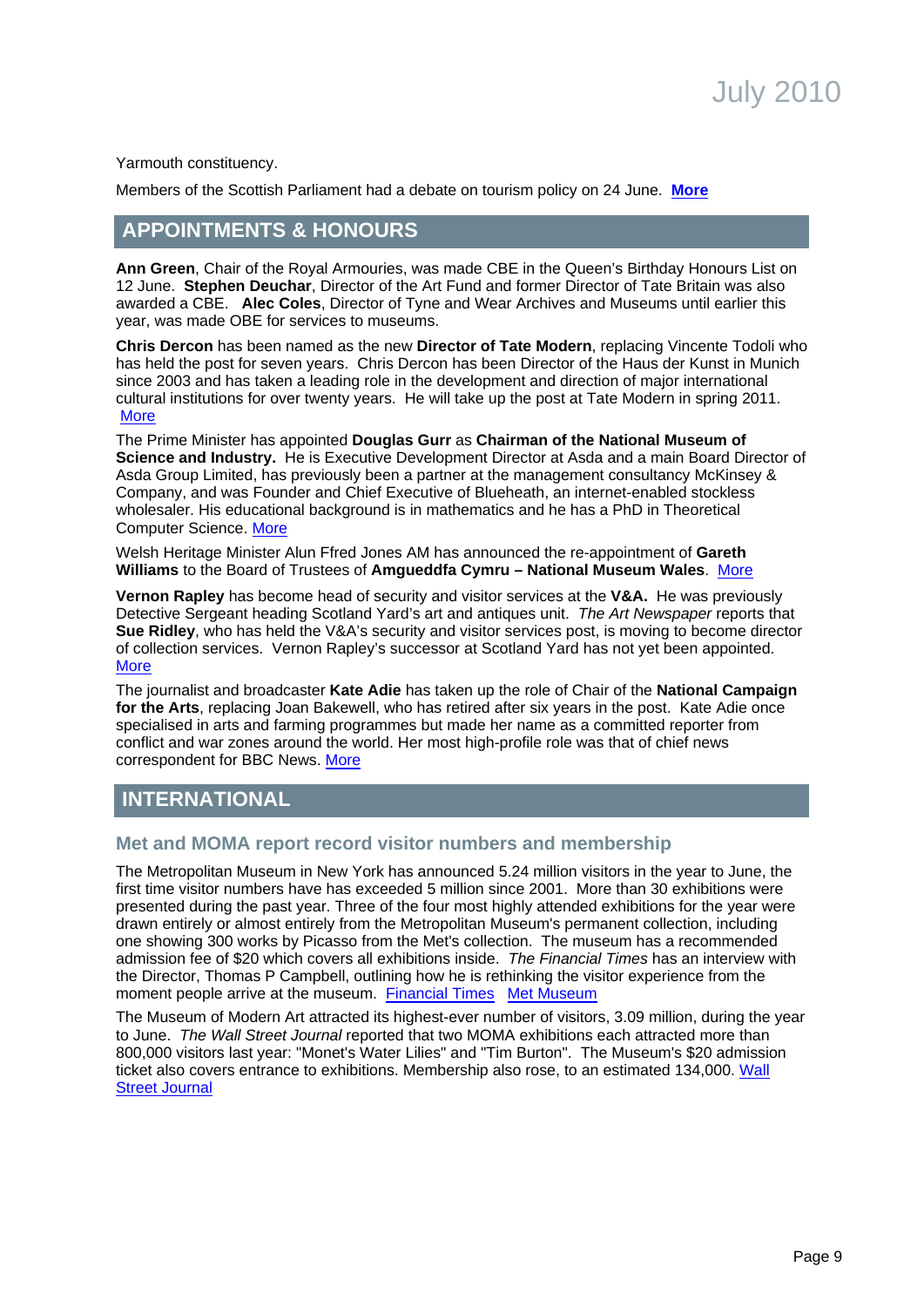## **Increased public funding underpins record year for Art Gallery of Ontario**

Toronto's Art Gallery of Ontario had a record attendance of 878,478 visitors in 2009-10, the first full year since it reopened with a renovation by architect Frank Gehry. About half that total - 404,364 people attended the blockbuster show King Tut: The Golden King and the Great Pharaohs. CBC News reports that the exhibition brought in profit of \$1 million and memberships were at a record 74,500, but the AGO attributed much of its improved financial position to a boost in support from the province. In April 2009, Ontario increased the gallery's annual operating support by \$10 million. Admission revenues grew to \$8.3 million. [CBC News](http://www.cbc.ca/arts/artdesign/story/2010/06/24/art-gallery-agm.html?ref=rss#ixzz0rrd3QKs5)

#### **Also**

The Art Newspaper reports that New York City Council made a turnaround in arts funding last month with a decision to restore about \$30 million to the Department of Cultural Affairs to spend on the arts. Cuts of \$50 million were initially proposed by the Mayor in May. Despite this unexpected funding decision, the New York state budget for 2011 still includes significant cuts to funding for the arts, as much as 39%. [The Art Newspaper](http://www.theartnewspaper.com/articles/New-York-City-Council-restores-funding-to-the-arts/21103)

## **NEWS FROM NMDC MEMBERS**

**Tate, the National Portrait Gallery, the British Museum** and the Royal Opera House have issued a joint statement following protests about BP sponsorship of cultural organisations: "The income generated through corporate partnerships is vital to the mixed economy of successful arts organisations and enables each of us to deliver a rich and vibrant cultural programme. We are grateful to BP for their long-term commitment, sharing the vision that our artistic programmes should be made available to the widest possible audience." [The Guardian](http://www.guardian.co.uk/environment/2010/jun/24/galleries-museums-summer-protest-bp-arts-sponsorship)

Afghanistan War veteran Lance Corporal David Stirling Brown has begun a work placement at the **[Royal Armouries Museum](http://www.royalarmouries.org/)** as part of the Ministry of Defence's Return to Work Initiative. His military career was cut short by injuries he sustained during the fight against the Taliban in 2009. Before he joined the army he was employed as a medieval armourer working for private collections and museums around the world. [More](http://www.royalarmouries.org/what-we-do/press/war-veteran-to-take-up-post-up-at-the-royal-armouries)

The **[Science Museum](http://www.sciencemuseum.org.uk/)** received 2.8m visitors through its doors in its Centenary year, making 2009/10 the busiest year in its one hundred year history. The announcement was made at the launch of the Museum's latest biomedical gallery 'Who am I?' which presents the latest brain science and genetics research through a mix of objects, hands on multimedia exhibits and contemporary art works. [More](http://www.sciencemuseum.org.uk/about_us/press_and_media/press_releases/2010/06/Who%20am%20I%20launch.aspx) 

On 22 June **[The Wallace Collection](http://www.wallacecollection.org/)** celebrated its 110th anniversary as a national museum open to the public. The Museum also marked the 10th anniversary of the Centenary Project, which provide over a third more public space and vital museum facilities. [More](http://www.wallacecollection.org/)

**[National Museums Scotland](http://www.nms.ac.uk/)** is part of a new partnership scheme, Old Tools New Uses, which will see duplicate and spare objects from museums across Scotland recycled for use by artisan communities in Africa. The project will encourage museums across Scotland to learn more about their 'domestic technology' collections, highlight the treasures of their collections and send duplicates to communities in Africa. Museums can then also acquire examples of the crafts which are created by these communities as a result. The move is part of a Museums Association Effective Collections Project, run by the Scottish Transport and Industry Collection and Knowledge Network (STICK). **[More](http://www.nms.ac.uk/about_us/about_us/press_office/press_releases/2010/new_scheme_for_sewing_machines.aspx)** 

**[National Museums Scotland](http://www.nms.ac.uk/)** has received a donation of £1 million from Scottish businessman Dr Walter Scott for the £46.4 million Royal Museum Project. The donation has brought funds raised to date to over £44 million. The project will see the creation of 16 new galleries, two hands-on discovery centres, a larger gallery for international touring exhibitions, new facilities for education and a state of the art learning centre. It will open in Summer 2011. [More](http://www.nms.ac.uk/about_us/about_us/press_office/press_releases/2010/major_gift_for_royal_museum.aspx)

**[The Museum of London](http://www.museumoflondon.org.uk/)**, in partnership with Shakespeare's Globe, has created a new long-term display at the theatre featuring the 1668 Boar's Head Tavern sign from the Museum's collection. The Boar's Head Tavern on Eastcheap, a street in the City of London, is recognised as the setting for Henry IV Parts I and II. The sign has not been seen in public for over 180 years and will now be on view to the 700,000 people who visit the Globe each year.[More](http://www.museumoflondon.org.uk/)

**[Imperial War Museum North](http://www.iwm.org.uk/north)** has created an outdoor photographic display featuring 5-metre high reproductions of Cecil Beaton's photographs of Second World War shipyards. The display of 6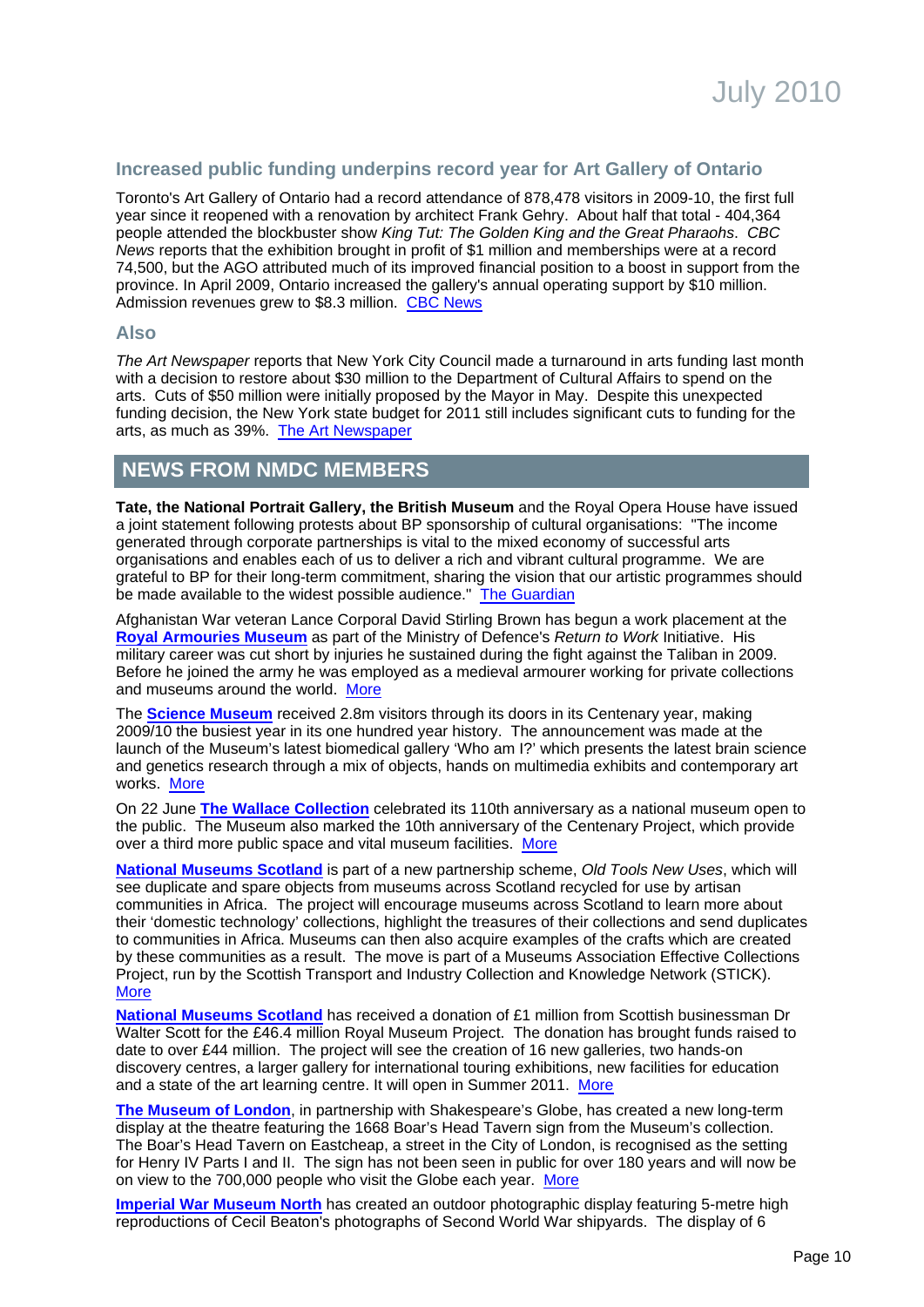images will be the first thing most visitors see as they arrive at the Museum, which sits on the banks of the Manchester Ship Canal. Cecil Beaton, best known for society portraits and fashion photography, was official photographer for the Ministry of Information during the Second World War. **[More](http://www.iwm.org.uk/north)** 

**[The National Archives](http://www.nationalarchives.gov.uk/)** has launched The National Archives Labs to involve users in the development of TNA's innovations, whether these are improvements to existing services or completely new ways of presenting the rich and varied information the archive holds hold. The projects in Labs are not intended to be full, finished versions, but a means of showcasing and testing ideas which, if given approval by users, will be refined and integrated into TNA's main website. [More](http://www.nationalarchives.gov.uk/news/468.htm)

Scientists at the **[Natural History Museum](http://www.nhm.ac.uk/)** are using the Museum's collection to investigate how sharks smell their prey. Museum scientists and those from the University of Bath and University of Cambridge are studying how water flows through the channels in a shark's nose enabling it to smell a drop of blood a kilometre away. The research team have created an accurate 3D model of the head of a 50-year-old hammerhead shark specimen from the Museum's collections using a Computed Tomography Scanner. The resulting digital images are then converted, layer by layer, into a 3D object. The research could prove useful to scientists in other areas where detecting chemicals is important, such as underwater exploration, environmental pollution, or even counter terrorism. **[More](http://www.nhm.ac.uk/about-us/news/2010/june/museum-shark-helps-investigate-smell69549.html)** 

**[The British Museum's](http://www.britishmuseum.org/)** annual review of 2009/10, published last month, reveals that to date 5.5m people globally have downloaded the podcasts of the Radio 4 series, A History of the World in 100 Objects, written and presented by Neil MacGregor. The British Museum's History of the World project with the BBC also includes an online resource, a children's television series (Relic) and a partnership with over 450 partner museums. The British Museum has also announced future exhibition plans for 2010/11, with a new series of Reading Room exhibitions exploring "Spiritual Journeys" starting with the BP Special Exhibition, Journey through the Afterlife: Ancient Egyptian Book of the Dead this November, Treasures of Heaven: Saints, Relics and Devotion in Medieval Europe in 2011, and The Hajj: Journey to the Heart of Islam in 2012. [More](http://www.britishmuseum.org/the_museum/news_and_press_releases/press_releases/2010/annual_review.aspx)

**[The Ashmolean Museum](http://www.ashmolean.org/)** and the **[V&A's](http://www.vam.ac.uk/)** Medieval and Renaissance Galleries have been shortlisted for the Prime Minister's Better Public Building Award shortlist. The Award, sponsored by the Commission for Architecture and the Built Environment, the Office of Government Commerce and the Department for Business, Innovation and Skills, is unique in recognising both efficient procurement and excellent design. [More](http://www.culture.gov.uk/news/news_stories/7185.aspx)

The **[V&A](http://www.vam.ac.uk/)** has issued a call for papers and expressions of interest for a 3-day conference exploring artist and maker practitioner residencies in public spaces. The conference will examine the impacts of residencies for visitors, host organisations and artists. [More](http://www.vam.ac.uk/activ_events/courses/conferences/index.html)

**[Tyne & Wear Archives & Museums](http://www.twmuseums.org.uk/)** has announced a partnership with Nelson Mandela Bay Municipality in South Africa to work jointly on exhibitions, exchange information and promote contact between people living in Tyne & Wear and people in Nelson Mandela Bay. [More](http://www.twmuseums.org.uk/news/partnership-with-south-africa/)

The **[Great North Museum: Hancock](http://www.twmuseums.org.uk/)** has been voted through to the final round of the 2010 National Lottery Awards in the Best Heritage Project category. The winners of the seven award categories will be decided by public vote between 26 July - 13 August. [More](http://www.lotterygoodcauses.org.uk/awards/)

The **[National Waterfront Museum](http://www.museumwales.ac.uk/)** in Swansea has opened a new Music Achievers Gallery exploring Welsh musical artists throughout the decades from opera to the Manic Street Preachers. [More](http://www.museumwales.ac.uk/en/5/?article_id=603)

**[Ulster American Folk Park](http://www.nmni.com/)**, part of National Museums Northern Ireland, has unveiled the first phase of a £2.4m New World Development expansion. An original frontier log house from West Virginia has been restored and rebuilt with funding from a private donation and investment by the Northern Ireland Tourist Board. [More](http://www.nmni.com/Home/News/McCallister-House-takes-residence-at-Ulster-Americ)

**[Imperial War Museum Duxford](http://www.iwm.org.uk/)** will be hosting Big Stuff 2010,a conference for large object conservators on 6-8 October. The conference includes an international panel of speakers from Australia, Canada, America and Europe, discussing objects ranging from plesiosaur specimens at the Natural History Museum to industrial sites in Germany. [More](http://www.iwm.org.uk/)